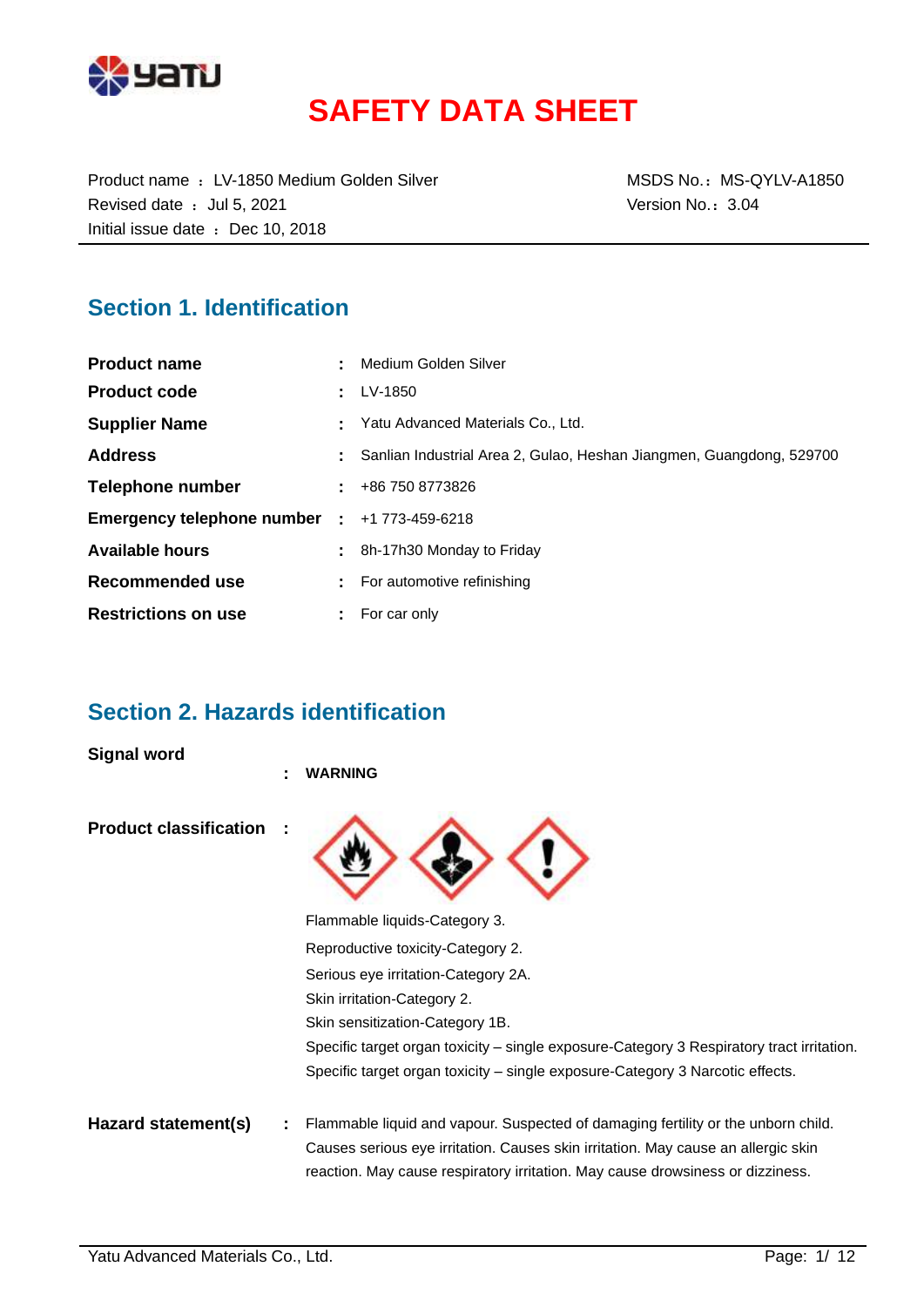#### **Precautionary statement(s)**

**Prevention:** Obtain special instructions before use. Do not handle until all safety precautions have been read and understood. Keep away from heat,hot surfaces, sparks, open flames and other ignition sources. No smoking. Keep container tightly closed. For large container, ground and bond container and receiving equipment. Use explosion-proof electrical, ventilating and lightning equipment. Use non-sparking tools. Take action to prevent static discharges. Avoid breathing mist, vapours, and spray. Wash hands thoroughly after handling and any other part of the body that may have been exposed to the product. Use only outdoors or in a well-ventilated area. Wear protective gloves, protective clothing, eye and face protection. Contaminated work clothing should not be allowed out of the workplace.

**Response:** In case of fire: Use an appropriate extinguisher. IF ON SKIN (or hair): Take off immediately all contaminated clothing and wash it beforereuse. Rinse skin with water or shower. If skin irritation or a rash occurs: Get medical advice.IF IN EYES: Rinse cautiously with water for severalminutes. Remove contact lenses if present and easy to do. Continue rinsing. If eye irritation persists: Get medical advice. IF INHALED: Remove personto fresh air and keep comfortable for breathing. Call a POISON CENTER ou doctor if you feel unwell. IF exposed or concerned: Get medical advice.

**Storage:** Store in a well ventilated place. Keep container tightly closed. Keep cool. Store locked up.

**Disposal:** Dispose of contents/container in accordance with local, regional, national and/or international regulations in force.

**Other hazards:** Moderately toxic by intravenous, intraperitoneal route and subcutaneous routes.

See toxicological information, section 11.

## **Section 3. Composition/information on ingredients**

|     | Substance/mixture | Mixture<br>÷                                   |                     |
|-----|-------------------|------------------------------------------------|---------------------|
| No. | CAS No.           | Common name and synonyms                       | Concentration (W/W) |
|     | $98 - 56 - 6$     | para-Chlorobenzotrifluoride                    | 37.58               |
| 2   | 67-64-1           | Acetone                                        | 18.61               |
| 3   | 9004-36-8         | Cellulose acetate butyrate                     | 4.21                |
| 4   | 79-20-9           | Methyl acetate                                 | 3.26                |
| 5   | 1330-20-7         | Xylenes (mix isomers o,m,p, and ethyl benzene) | 1.33                |
| 6   | 64742-95-6        | Naphtha (light aromatic fraction C8-C10)       | 0.77                |
| 7   | 14808-60-7        | Silica crystalline, (Quartz)                   | 0.21                |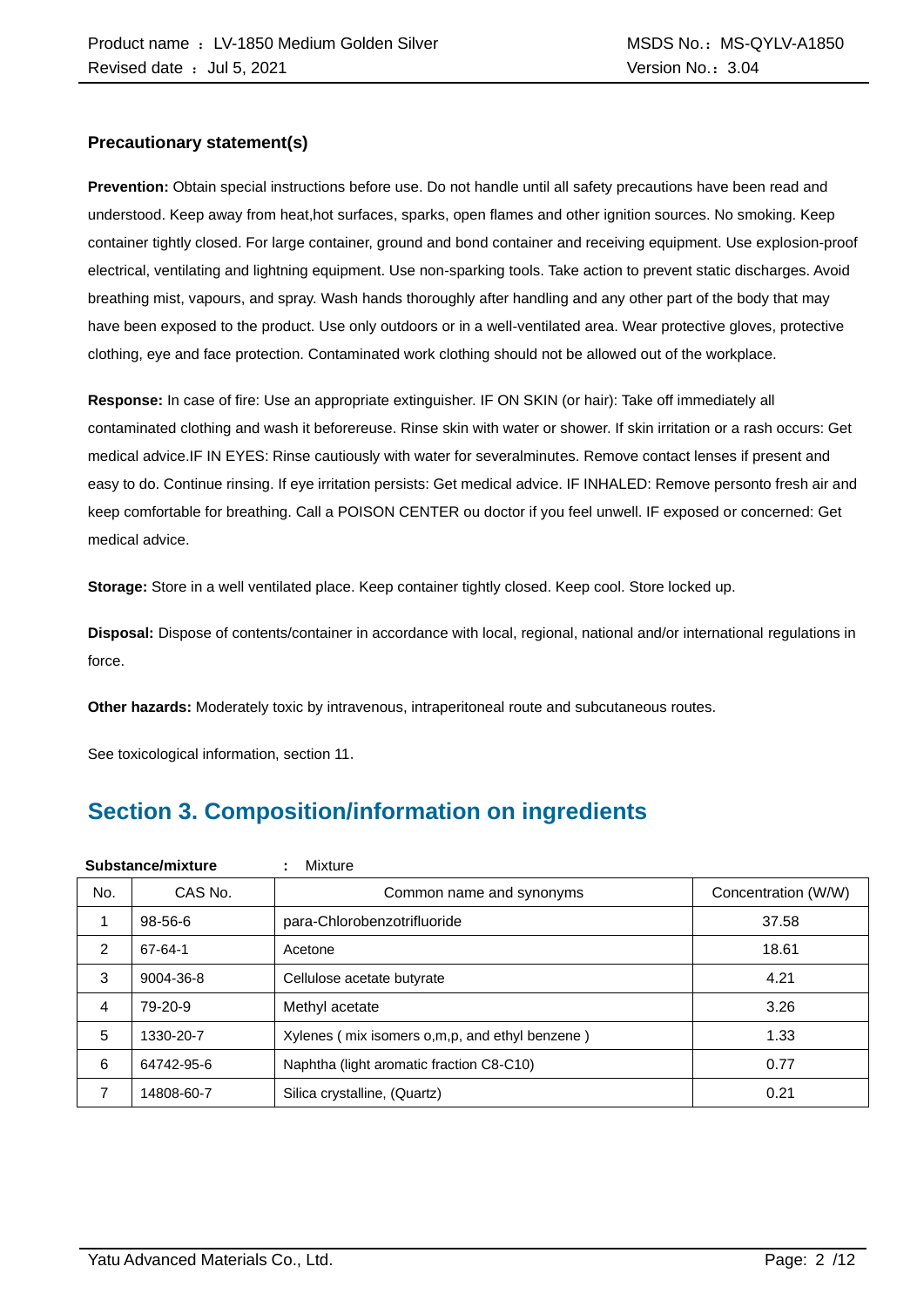### **Section 4. First aid measures**

**If swallowed, irritation, any type of overexposure or symptoms of overexposure occur during use of the product or persists after use, immediately contact a POISON CENTER, an EMERGENCY ROOM or a PHYSICIAN; ensure that the product safety data sheet is available.**

**Eye contact:** Check for and remove any contact lenses. Immediately flush eyes with plenty of water for at least 15 minutes, occasionally lifting theupper and lower eyelids. Get medical attention immediately.

**Skin contact:** In case of contact, immediately flush skin with plenty of water for at least 15 minutes while removing contaminated clothing and shoes.Wash clothing before reuse. Clean shoes thoroughly before reuse. Get medical attention immediately.

**Inhalation:** Move exposed person to fresh air. Keep this person warm and lying down. Loosen tight clothing such as a collar, tie, belt or waistband. Ifnot breathing, if breathing is irregular or if respiratory arrest occurs, provide artificial respiration or oxygen by trained personnel. Get medical attention immediately.

**Ingestion:** Wash out mouth with water. Do not induce vomiting unless directed to do so by medical personnel. Never give anything by mouth to anunconscious person. Get medical attention immediately.

**Symptoms:** This product is irritating to skin, eyes, respiratory and digestive tracts. The severity of symptoms can vary depending on the exposureconditions (contact time, product concentration, etc.). The worker may also develop cutaneous hypersensitivity. Cough, breathing pain, eye redness. Redness, flaking and cracking of the skin. Inhalation of high concentrations may cause headache, nausea, vomiting, dizziness, incoordination, confusion, stupor, drowsiness and death.

**Effects (acute or delayed):** This product is a serious irritant that may cause reversible damages to the cornea. May cause skin sensitization. Maycause skin irritation. Following repeated or prolonged contact, it has a degreasing effect on the skin. Can cause depression of the central nervous system. May cause kidney damage. Inhalation of high concentrations vapors can cause narcotic effect. Studies suggest the possibility of an increase in congenital malformations.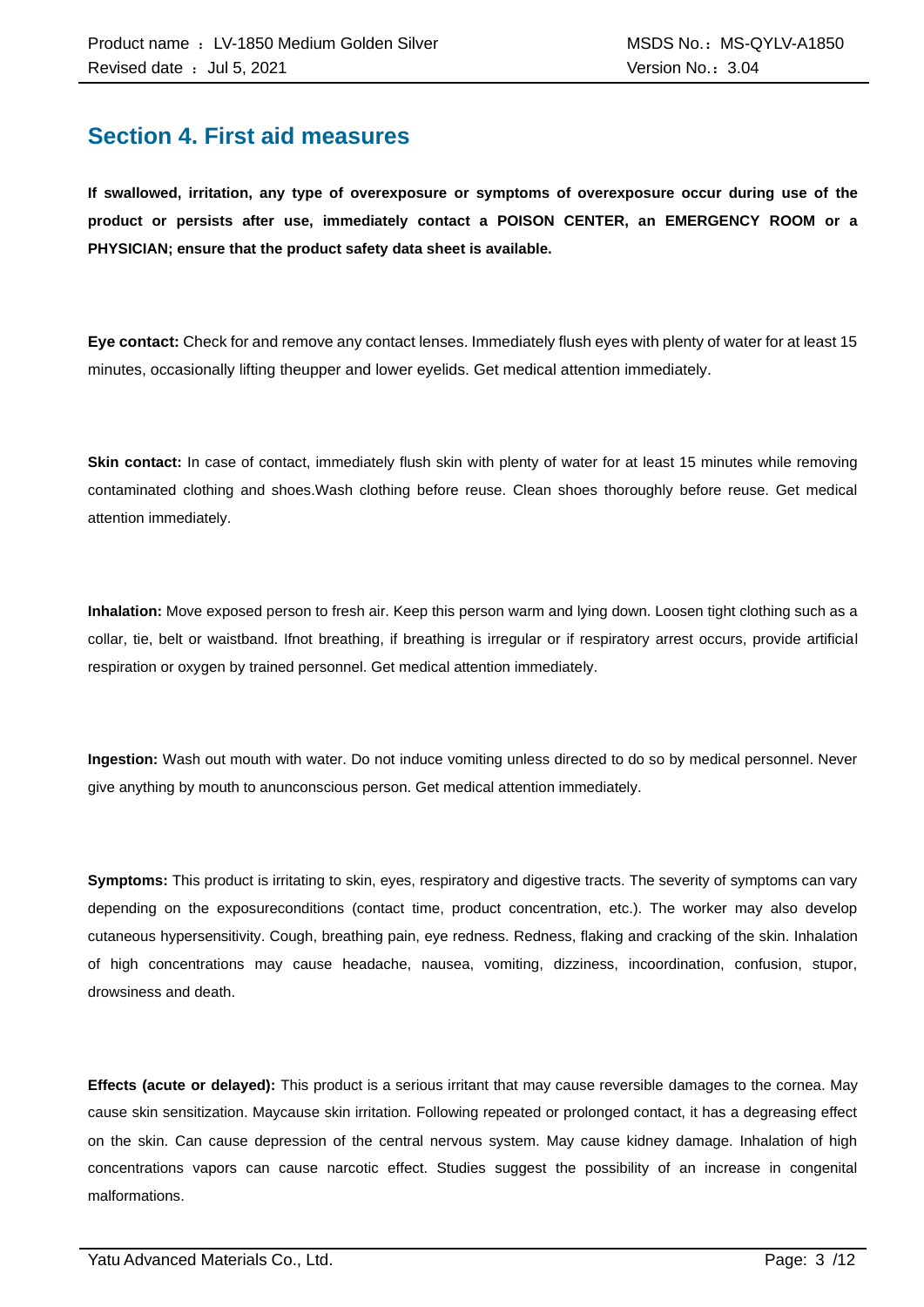**Immediate medical attention and special treatment:** No specific treatment. Treat symptomatically. Contact poison treatment specialist immediatelyif large quantities have been ingested or inhaled.

### **Section 5. Fire-fighting measures**

**Suitable extinguishing media:** Use dry chemical, CO<sub>2</sub>, water spray (fog) or foam.

**Unsuitable extinguishing media:** Jets of water can facilitate the spread of fire.

**Specific hazards arising from the hazardous product:** Flammable. Vapors may form explosive mixtures with air. The vapors are heavier than airand may travel to an ignition source.

**Hazardous combustion products:** Carbon monoxide and dioxide. Aldehydes. Carboxylic acids.

**Special protective equipment and precautions for fire-fighters:** Fire-fighters should wear appropriate protective equipment and self-containedbreathing apparatus (SCBA) with a full face-piece operated in positive pressure mode.

### **Section 6. Accidental release measures**

**Personal precautions:** No action shall be taken involving any personal risk or without suitable training. Evacuate surrounding areas. Keepunnecessary and unprotected personnel from entering. Do not touch or walk through spilled material. Shut off all ignition sources. No flares, smoking or flames in hazard area. Avoid breathing vapor or mist. Provide adequate ventilation. Wear appropriate respirator when ventilation is inadequate. Put on appropriate personal protective equipment (see Section 8).

**Protective equipment and emergency procedures:** Avoid dispersal of spilled material and runoff and contact with soil, waterways, drains andsewers. Inform the relevant authorities if the product has caused environmental pollution (sewers, waterways, soil or air).

**Methods and materials for containment and cleaning up:** Stop leak if without risk. Move containers from spill area. Dilute with water and mop up ifwater-soluble. Alternatively, or if water-insoluble, absorb with an inert dry material and place in an appropriate waste disposal container. Use spark-proof tools and explosionproof equipment. Dispose of via a licensed waste disposal contractor.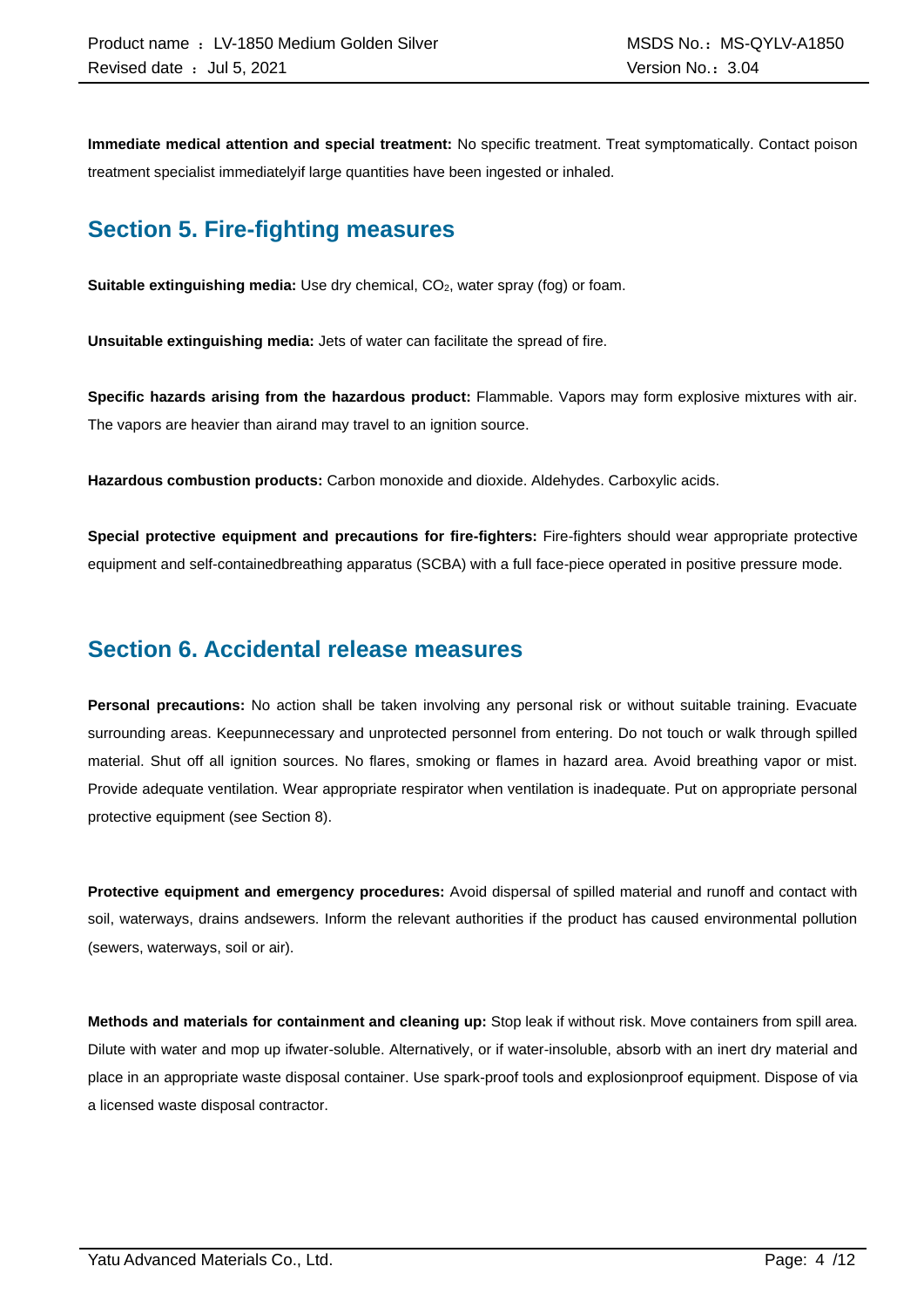### **Section 7. Handling and storage**

**Precautions for safe handling:** Put on appropriate personal protective equipment (see Section 8). Eating, drinking and smoking should be prohibitedin areas where this material is handled, stored and processed. Workers should wash hands and face before eating, drinking and smoking. Remove contaminated clothing and protective equipment before entering eating areas. Avoid exposure - obtain special instructions before use. Avoid contact with eyes, skin and clothing. Do not ingest. Avoid breathing vapor or mist. Use only with adequate ventilation. Wear appropriate respirator when ventilation is inadequate. Do not enter storage areas and confined spaces unless adequately ventilated. Keep in the original container or an approved alternative made from a compatible material, kept tightly closed when not in use. Store and use away from heat, sparks, open flame or any other ignition source. Use explosion-proof electrical (ventilating, lighting and material handling) equipment. Use non-sparking tools. Take precautionary measures against electrostatic discharges. To avoid fire or explosion, dissipate static electricity during transfer by grounding and bonding containers and equipment before transferring material. Empty containers retain product residue and can be hazardous. Do not reuse container.

**Conditions for safe storage:** Store in accordance with local regulations. Store in a segregated and approved area. Store in original containerprotected from direct sunlight in a dry, cool and well-ventilated area, away from incompatible materials (see section 10) and food and drink. Eliminate all ignition sources. Separate from oxidizing materials. Keep container tightly closed and sealed until ready for use. Containers that have been opened must be carefully resealed and kept upright to prevent leakage. Do not store in unlabeled containers. Use appropriate containment to avoid environmental contamination.

**Incompatibility:** Strong oxidizing agents. Chlorinated products. Oxidizers. Strong bases and Ammonia.

| No. | CAS No.    | Common name and synonyms                         | IDHL $mq/m3$  | TWA mg/m $3$  | STEL mg/m <sup>3</sup> | CEIL mg/ $m3$ |
|-----|------------|--------------------------------------------------|---------------|---------------|------------------------|---------------|
|     | 98-56-6    | para-Chlorobenzotrifluoride                      | Not available | Not available | Not available          | Not available |
| 2   | 67-64-1    | Acetone                                          | 5938          | 1190          | 2380                   | Not available |
| 3   | 9004-36-8  | Cellulose acetate butyrate                       | Not available | Not available | Not available          | Not available |
| 4   | 79-20-9    | Methyl acetate                                   | 3100          | 606           | 757                    | Not available |
| 5   | 1330-20-7  | Xylenes (mix isomers o, m, p, and ethyl benzene) | 900           | 434           | 651                    | Not available |
| 6   | 64742-95-6 | Naphtha (light aromatic fraction C8-C10)         | Not available | Not available | Not available          | Not available |
|     | 14808-60-7 | Silica crystalline, (Quartz)                     | 50            | 0.1           | Not available          | Not available |

### **Section 8. Exposure controls/personal protection**

IDHL: Immediately Dangerous to Life or Health Concentrations

TWA : Time Weighted Average

STEL: Short -Term Exposure Limit

CEIL: Ceiling Limit

**Appropriate engineering controls:** Use only with adequate ventilation. Use process enclosures, local exhaust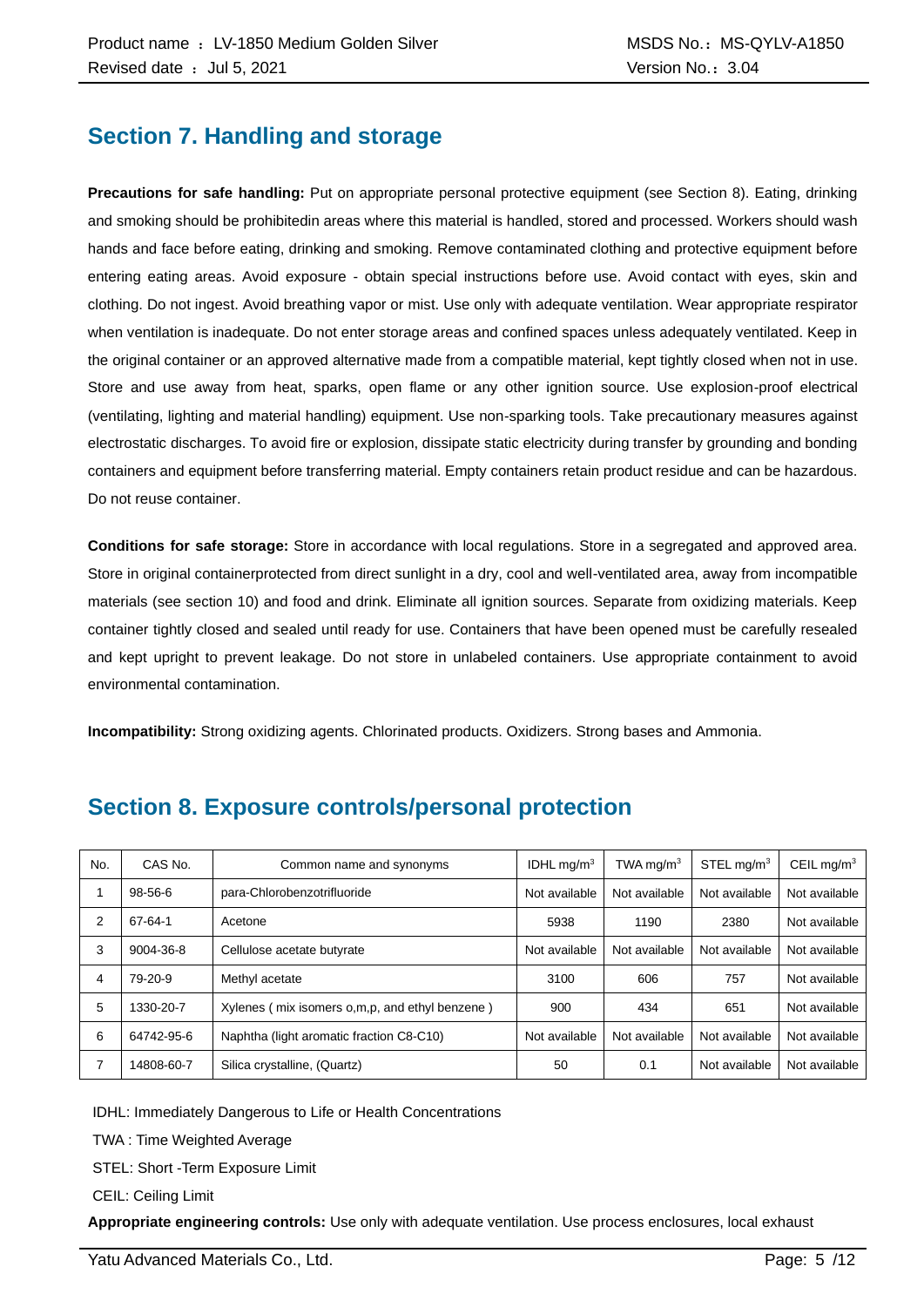ventilation or other engineeringcontrols to keep worker exposure to airborne contaminants below any recommended or statutory limits. The engineering controls also need to keep gas, vapor or dust concentrations below any lower explosive limits. Use explosion-proof ventilation equipment.

**Individual protection measures:** Wash hands, forearms and face thoroughly after handling chemical products, before eating, smoking and using thelavatory and at the end of the working period. Appropriate techniques should be used to remove potentially contaminated clothing. Wash contaminated clothing before reusing. Ensure that eyewash stations and safety showers are close to the workstation location.

**Eyes:** DO NOT WEAR CONTACT LENSES Wear anti-splash safety goggles.

**Hands:** Chemical-resistant, impervious gloves complying with an approved standard should be worn at all times when handling chemical products if arisk assessment indicates this is necessary. Considering the parameters specified by the glove manufacturer, check during use that the gloves are still retaining their protective properties.

**Respiratory:** If workers are exposed to concentrations above the exposure limit, they must use appropriate, certified respirators. Use a properly fitted,air-purifying or air-fed respirator complying with an approved standard if a risk assessment indicates this is necessary. Respirator selection must be based on known or anticipated exposure levels, the hazards of the product and the safe working limits of the selected respirator.

**Others:** Wear protective clothing with long sleeves and appropriate safety shoes at all times.

### **Section 9. Physical and chemical properties**

| <b>Physical state</b>                   | t  | Liquid                                    |
|-----------------------------------------|----|-------------------------------------------|
| Colour                                  | ٠  | Silver                                    |
| Odour                                   | t  | Solvent                                   |
| <b>Odour threshold</b>                  | ٠  | Not available                             |
| рH                                      | t  | Not available                             |
| <b>Melting/Freezing point</b>           | t  | $-34$ °C (-29.2 °F)                       |
| Initial boiling point/boiling range     | ÷  | >60 °C (140 °F)                           |
| Flash point (closed cup)                | t  | 28°C (82.4°F)                             |
| Lower flammable/explosive limit         |    | 2.5% at 25 °C                             |
| Upper flammable/explosive limit         | t  | 12.8% at 25 °C                            |
| <b>Auto-ignition temperature</b>        | Ì. | >400 °C (752 °F)                          |
| <b>Evaporation rate</b>                 | t  | Not available                             |
| Vapor pressure                          | ٠  | Not available                             |
| <b>Vapor density</b>                    | ÷  | $> 1$ (air=1)                             |
| <b>Specific gravity</b>                 | t  | 1.073 kg/L at 20 $^{\circ}$ C (water = 1) |
| Solubility in water                     | t  | Insoluble                                 |
| Partition coefficient - n-octanol/water | t  | Not available                             |

Yatu Advanced Materials Co., Ltd. Page: 6 /12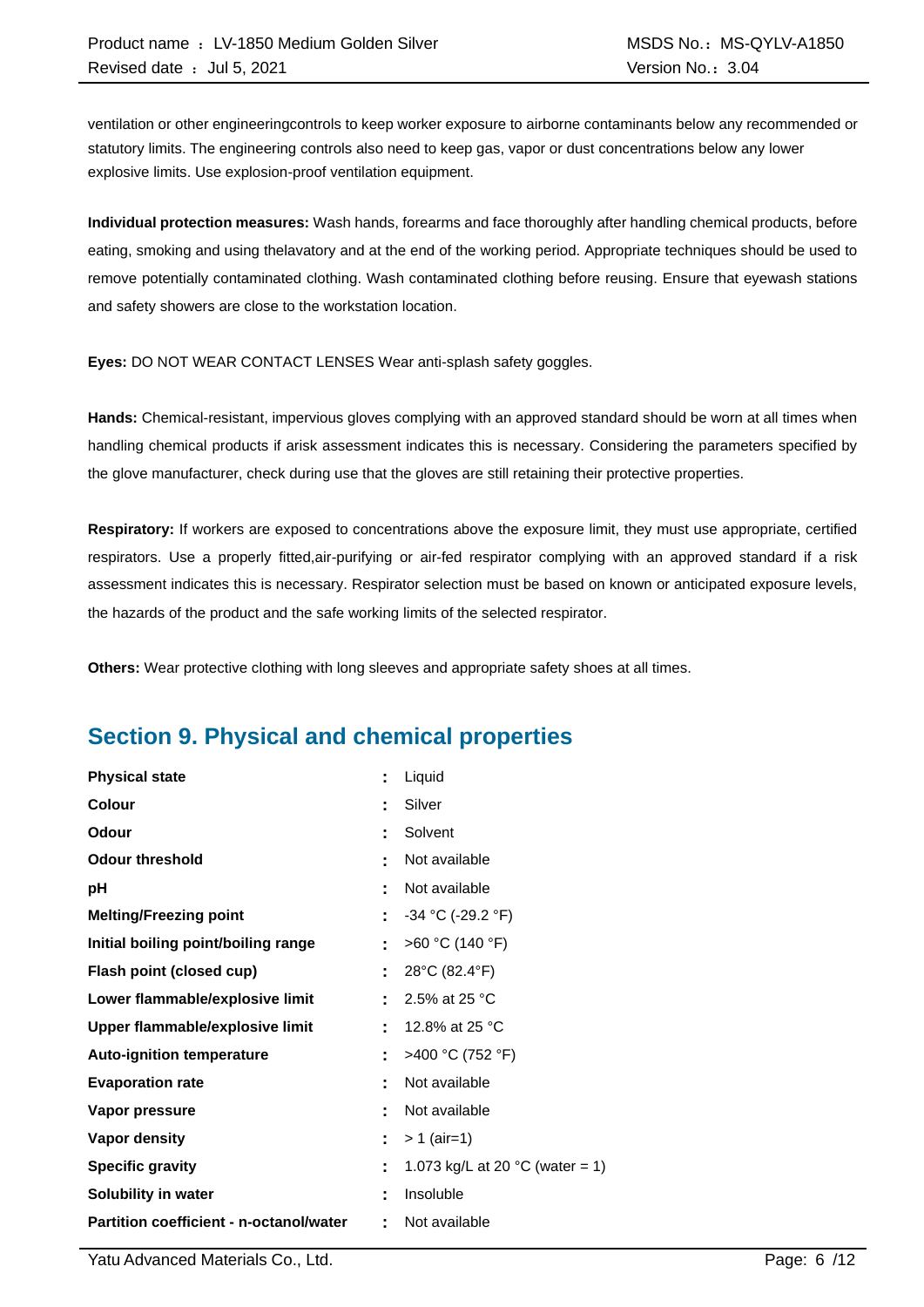| Decomposition temperature         | : >150 °C (302 °F)                                  |
|-----------------------------------|-----------------------------------------------------|
| <b>Kinematic viscosity</b>        | $\approx$ >20.5 mm <sup>2</sup> /s (at 40 °C)       |
| <b>Requiatory VOC (use state)</b> | 1.292-1.375 lbs/gal minus water and exempt solvents |

### **Section 10. Stability and reactivity**

**Reactivity:** Stable under recommended conditions of storage and handling.

**Chemical stability:** The product is chemically stable under normal conditions of use.

**Possibility of hazardous reactions:** No dangerous or polymerization reactions will not occur under normal conditions of use. Danger of explosionwhen heated.

**Conditions to avoid:** Avoid electrical discharge. Keep away from sources of ignition, open flames and sparks, Keep away from incompatible products.

**Incompatible materials:** This product can attack certain types of plastic, rubber or coatings.

**Hazardous decomposition products:** Carbon monoxide and dioxide. Aldehydes. Carboxylic acids.

### **Section 11. Toxicological information**

| No. | CAS No.       | Common name and synonyms                            | $(1)$ LD<br>oral | $(2)$ LD<br>skin        | $(3)$ LD<br>skin        | $(4)$ LC<br>gases       | $(5)$ LC<br>vapors      | $(6)$ LC<br>dusts-mist |
|-----|---------------|-----------------------------------------------------|------------------|-------------------------|-------------------------|-------------------------|-------------------------|------------------------|
| 1   | 98-56-6       | para-Chlorobenzotrifluoride                         | 13000            | <b>Not</b><br>available | 3300                    | Not<br>available        | 22.00                   | >5.00                  |
| 2   | $67 - 64 - 1$ | Acetone                                             | 5800             | >15800                  | >15800                  | <b>Not</b><br>available | 71.25                   | >5.00                  |
| 3   | 9004-36-8     | Cellulose acetate butyrate                          | 500              | 1100                    | 1100                    | <b>Not</b><br>available | <b>Not</b><br>available | >5.00                  |
| 4   | 79-20-9       | Methyl acetate                                      | 6482             | >2000                   | >2000                   | <b>Not</b><br>available | >48.48                  | >5.00                  |
| 5   | 1330-20-7     | Xylenes<br>mix isomers o,m,p,<br>and ethyl benzene) | 3523             | <b>Not</b><br>available | 4325                    | <b>Not</b><br>available | 21.71                   | >5.00                  |
| 6   | 64742-95-6    | Naphtha (light aromatic fraction<br>$C8-C10$        | 8400             | <b>Not</b><br>available | <b>Not</b><br>available | <b>Not</b><br>available | >20.00                  | >5.00                  |
| 7   | 14808-60-7    | Silica crystalline, (Quartz)                        | $>$ 5000         | $>$ 5000                | $>$ 5000                | <b>Not</b><br>available | <b>Not</b><br>available | >5.00                  |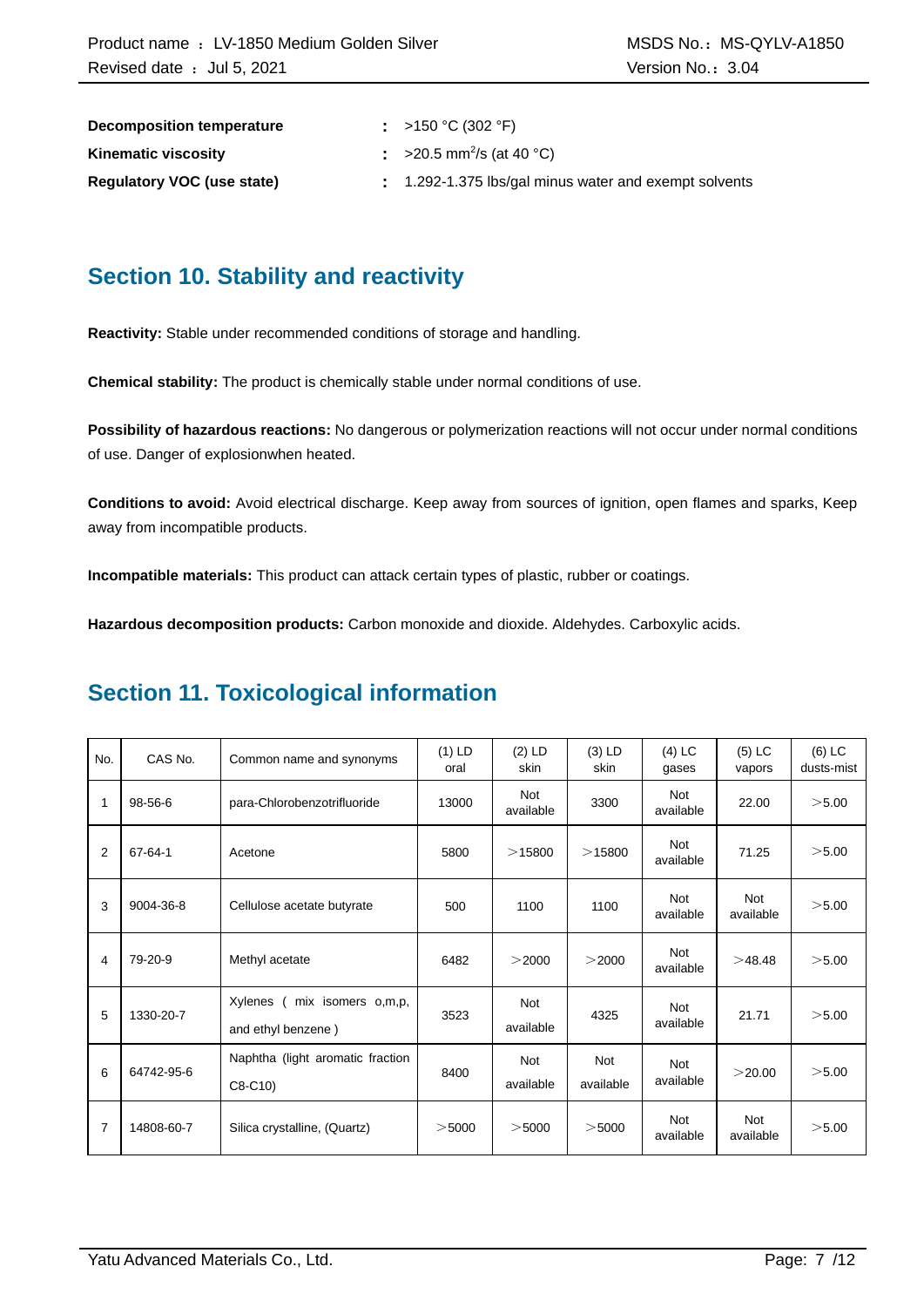- $(1)$  LD<sub>50</sub> oral mg/kg
- $(2)$  LD<sub>50</sub> skin mg/kg
- (3) LD<sub>50</sub> skin mg/kg
- $(4)$  LC<sub>50</sub> inhalationppmV 4h gases
- (5) LC<sup>50</sup> inhalation mg/l 4h vapors
- (6)  $LC_{50}$  inhalation mg/l 4h dusts-mist

**Routes of exposure:** This product is absorbed through the respiratory tract, skin and gastrointestinal tract.

**Symptoms:** This product is irritating to skin, eyes, respiratory and digestive tracts. The severity of symptoms can vary depending on the exposureconditions (contact time, product concentration, etc.). The worker may also develop cutaneous hypersensitivity. Cough, breathing pain, eye redness. Redness, flaking and cracking of the skin. Inhalation of high concentrations may cause headache, nausea, vomiting, dizziness, incoordination, confusion, stupor, drowsiness and death.

**Delayed and immediate effects:** This product is a serious irritant that may cause reversible damages to the cornea. May cause skin sensitization.May cause skin irritation. Following repeated or prolonged contact, it has a degreasing effect on the skin. Can cause depression of the central nervous system. May cause kidney damage. Inhalation of high concentrations vapors can cause narcotic effect. Studies suggest the possibility of an increase in congenital malformations.

| No. | CAS No.       | Common name and<br>synonyms                       | <b>IARC</b>   | <b>ACGIH</b>   | Mutagenicity                                                                 | Effect on reproduction                                                                            |
|-----|---------------|---------------------------------------------------|---------------|----------------|------------------------------------------------------------------------------|---------------------------------------------------------------------------------------------------|
|     | $98 - 56 - 6$ | para-Chlorobenzotrifluoride                       | 4             | A <sub>5</sub> | The data do not allow for an<br>adequate assessment of<br>mutagenic effects. | Not available                                                                                     |
| 2   | 67-64-1       | Acetone                                           | Not available | A <sub>4</sub> | No effects shown.                                                            | The data do not allow for an<br>adequate evaluation of the<br>effects on reproduction.            |
| 3   | 9004-36-8     | Cellulose acetate butyrate                        | 4             | A <sub>5</sub> | Not available                                                                | Not available                                                                                     |
| 4   | 79-20-9       | Methyl acetate                                    | 4             | A <sub>5</sub> | The data do not allow for an<br>adequate assessment of<br>mutagenic effects. | Not available                                                                                     |
| 5   | 1330-20-7     | Xylenes (mix isomers<br>o,m,p, and ethyl benzene) | 3             | A <sub>4</sub> | The data do not allow for an<br>adequate assessment of<br>mutagenic effects. | It has an embryotoxic and/or<br>fetotoxic in animals. It can<br>cause sperm damage in<br>animals. |
| 6   | 64742-95-6    | Naphtha (light aromatic<br>fraction C8-C10)       | Not available | Not available  | Not available                                                                | Experimental teratogen.                                                                           |
| 7   | 14808-60-7    | Silica crystalline, (Quartz)                      | 1             | A <sub>1</sub> | Not available                                                                | Not available                                                                                     |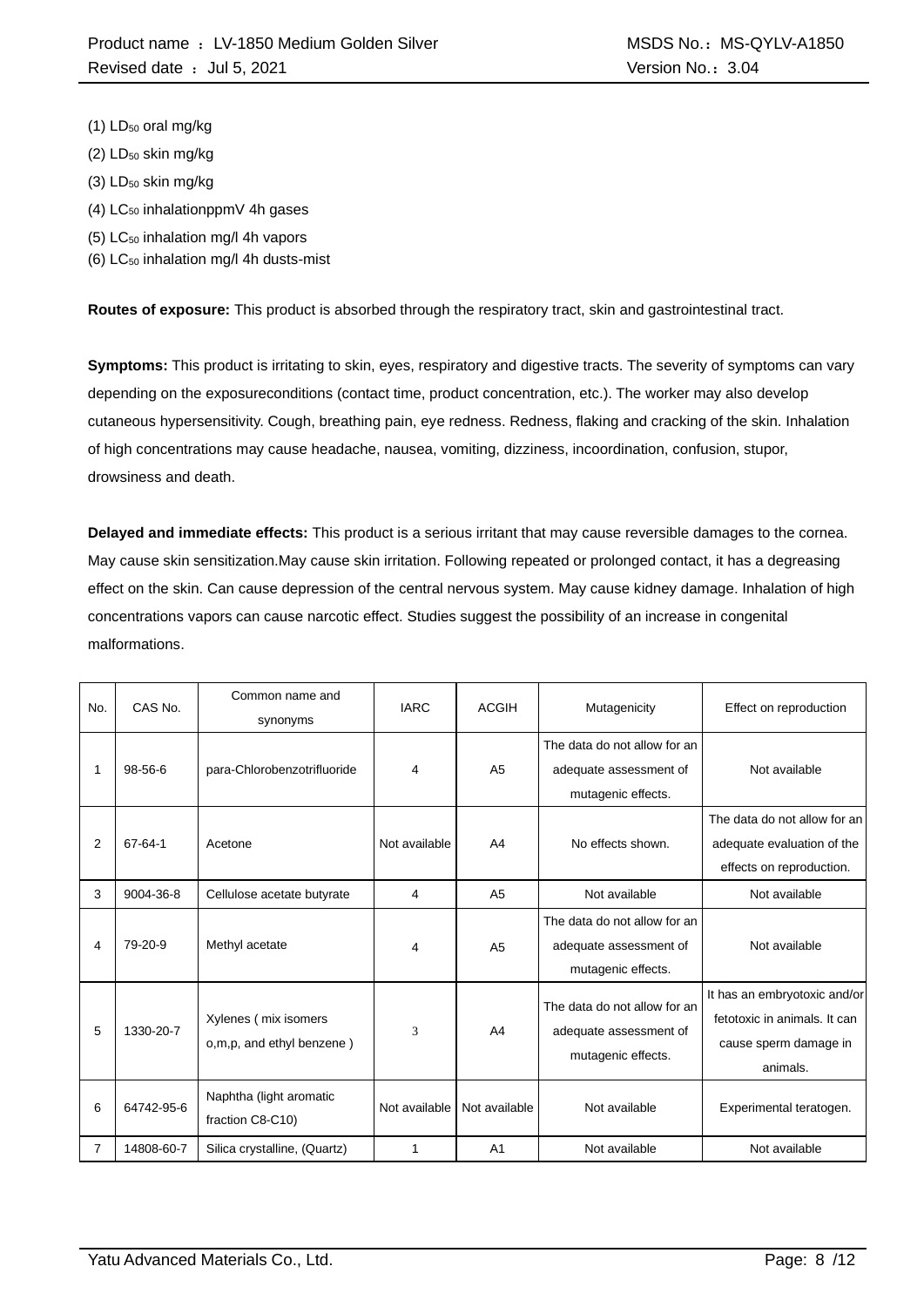#### **Cancer classification under IARC (International Agency for Research on Cancer)**

- Group 1: carcinogenic to humans.
- Group 2A: probably carcinogenic to humans.
- Group 2B: possibly carcinogenic to humans.
- Group 3: not classifiable as to its carcinogenicity to humans.
- Group 4: probably not carcinogenic to humans.

#### **Cancer classification under ACGIH (American Conference of Governmental Industrial Hygienists)**

- Group A1: confirmed human carcinogen.
- Group A2: suspected human carcinogen.
- Group A3: confirmed animal carcinogen with unknown relevance to humans.
- Group A4: not classifiable as a human carcinogen.

Group A5: not suspected as a human carcinogen.

### **Section 12. Ecological information**

| No.<br>CAS No. |               |                                                  | $\%$  | Persistent | Bio-             | Aquatic     |
|----------------|---------------|--------------------------------------------------|-------|------------|------------------|-------------|
|                |               | Common name and synonyms                         |       |            | accumulation     | ecotoxicity |
| $\mathbf{1}$   | 98-56-6       | para-Chlorobenzotrifluoride                      | 37.58 | N/A        | N/A              | N/A         |
| 2              | $67 - 64 - 1$ | Acetone                                          | 18.61 | Yes        | <b>No</b>        | <b>No</b>   |
| 3              | 9004-36-8     | Cellulose acetate butyrate                       | 4.21  | Uncertain  | <b>Uncertain</b> | <b>No</b>   |
| 4              | 79-20-9       | Methyl acetate                                   | 3.26  | Yes        | <b>No</b>        | <b>No</b>   |
| 5              | 1330-20-7     | Xylenes (mix isomers o, m, p, and ethyl benzene) | 1.33  | <b>No</b>  | <b>No</b>        | <b>No</b>   |
| 6              | 64742-95-6    | Naphtha (light aromatic fraction C8-C10)         | 0.77  | <b>No</b>  | <b>No</b>        | <b>No</b>   |
| $\overline{7}$ | 14808-60-7    | Silica crystalline, (Quartz)                     | 0.21  | Yes        | <b>No</b>        | <b>No</b>   |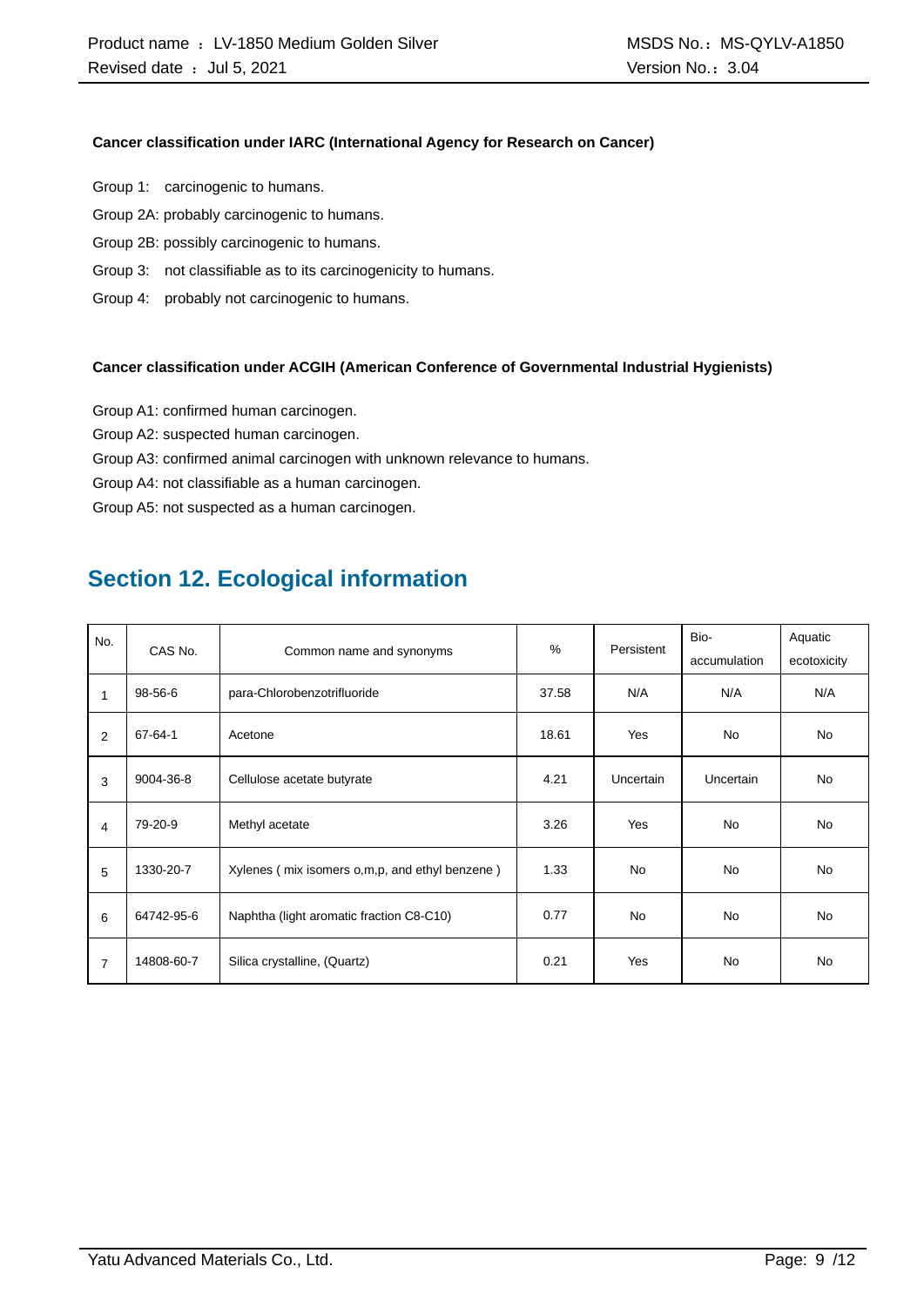|                |               |                                  | %                       | Ecotoxicity for aquatic | Ecotoxicity for aquatic | Aquatic           |
|----------------|---------------|----------------------------------|-------------------------|-------------------------|-------------------------|-------------------|
| No.            | CAS No.       | Common name and synonyms         |                         | organisms-Short term    | organisims-Long term    | ecotoxicity       |
|                |               |                                  |                         |                         | Toxic to aquatic life   | No known          |
| 1              | $98 - 56 - 6$ | para-Chlorobenzotrifluoride      | 37.58                   | Not available.          | with long lasting       | adverse effect to |
|                |               |                                  |                         |                         | effects.                | the environment.  |
|                |               |                                  |                         |                         |                         | No known          |
| $\overline{2}$ | 67-64-1       | Acetone                          | 18.61                   | No known adverse        | No known adverse        | adverse effect to |
|                |               |                                  |                         | effect to aquatic life. | effect to aquatic life. | the environment.  |
|                |               |                                  |                         |                         |                         | No known          |
| 3              | 9004-36-8     | Cellulose acetate butyrate       | 4.21                    | No known adverse        | No known adverse        | adverse effect to |
|                |               |                                  | effect to aquatic life. |                         | effect to aquatic life. | the environment.  |
|                |               |                                  |                         | No known adverse        | No known                | No known          |
| 4              | 79-20-9       | Methyl acetate                   | 3.26                    | effect to aquatic life  | adverse effect to       | adverse effect to |
|                |               |                                  |                         |                         | aquatic life.           | the environment.  |
|                |               | mix isomers o,m,p,<br>Xylenes (  |                         | No known adverse        | No known adverse        | No known          |
| 5              | 1330-20-7     | and ethyl benzene)               | 1.33                    | effect to aquatic life. | effect to aquatic life. | adverse effect to |
|                |               |                                  |                         |                         |                         |                   |
|                |               | Naphtha (light aromatic fraction |                         | No known adverse        | No known adverse        | No known          |
| 6              | 64742-95-6    |                                  | 0.77                    |                         |                         | adverse effect to |
|                |               | $C8-C10$                         |                         | effect to aquatic life. | effect to aquatic life. | the environment.  |
|                |               |                                  |                         |                         |                         | No known          |
| 7              | 14808-60-7    | Silica crystalline, (Quartz)     | 0.21                    | No known adverse        | No known adverse        | adverse effect to |
|                |               |                                  |                         | effect to aquatic life. | effect to aquatic life. | the environment.  |

## **Section 13. Disposal considerations**

**Methods of disposal:** The generation of waste should be avoided or minimized wherever possible. Dispose of surplus and non-recyclable productsvia a licensed waste disposal contractor. Disposal of this product, solutions and any by-products should at all times comply with the requirements of environmental protection and waste disposal legislation and any regional local authority requirements. Empty containers or liners may retain some product residues. Vapor from product residues may create a highly flammable or explosive atmosphere inside the container. Do not cut, weld or grind used containers unless they have been cleaned thoroughly internally.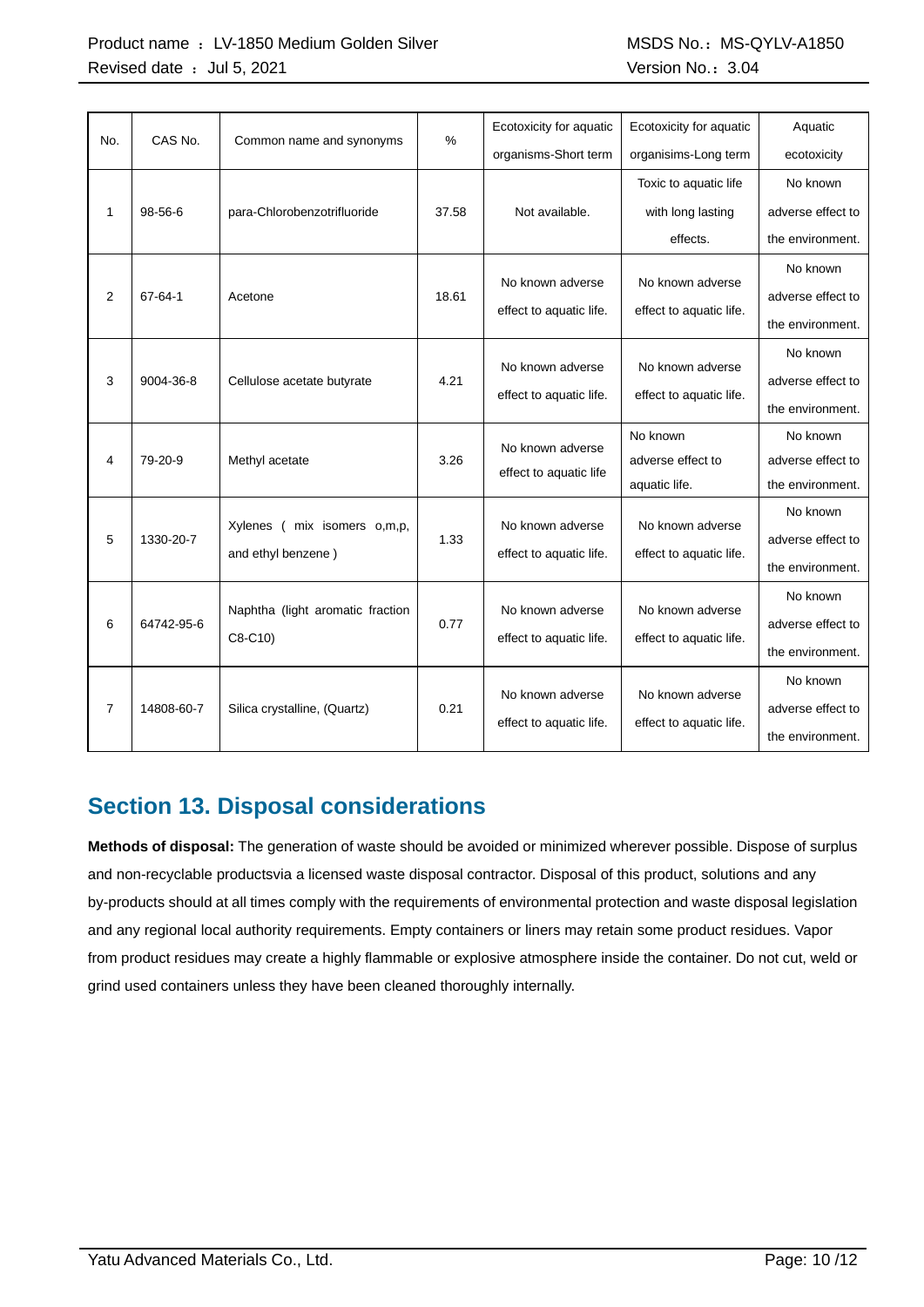### **Section 14. Transport information**

|                            | TDG          | DOT          | <b>IMDG</b>  | <b>IATA</b>  |
|----------------------------|--------------|--------------|--------------|--------------|
| UN number                  | 1263         | 1263         | 1263         | 1263         |
| Proper shipping name       | <b>PAINT</b> | <b>PAINT</b> | <b>PAINT</b> | <b>PAINT</b> |
| Transport hazard class(es) |              |              |              |              |
| Packing group              | II           | Ш            |              | Ш            |

#### **Other information**

**Marine pollutant:** No

**IMDG:** Not applicable

#### **Exemption for limited quantity:** 5 L

In accordance with the Canadian Transport of Dangerous Goods regulations by Road, we use the 1.17 exemption when applicable. In accordance with 49 CFR article 172.315 for transportation by a mode other than air, we use the Limited quantities exemption when applicable.

**Special precautions:** Not applicable

**Others exemptions:** No other exemption.

### **Section 15. Regulatory information**

#### **Canada**

| No. | CAS No.    | Common name and synonyms                       | %     | <b>DSL</b> | <b>NDSL</b> | <b>NPRI</b> |
|-----|------------|------------------------------------------------|-------|------------|-------------|-------------|
| 1   | 98-56-6    | para-Chlorobenzotrifluoride                    | 37.58 | X          |             |             |
| 2   | 67-64-1    | Acetone                                        | 18.61 | X          |             |             |
| 3   | 9004-36-8  | Cellulose acetate butyrate                     | 4.21  | X          |             |             |
| 4   | 79-20-9    | Methyl acetate                                 | 3.26  | X          |             |             |
| 5   | 1330-20-7  | Xylenes (mix isomers o,m,p, and ethyl benzene) | 1.33  | X          |             | X           |
| 6   | 64742-95-6 | Naphtha (light aromatic fraction C8-C10)       | 0.77  | X          |             | X           |
| 7   | 14808-60-7 | Silica crystalline, (Quartz)                   | 0.21  | X          |             |             |

#### **United-States**

| No. | CAS No. | Common name and synonyms    | %     | <b>TSCA</b>  | PROP-65 | Right to know    |
|-----|---------|-----------------------------|-------|--------------|---------|------------------|
|     | 98-56-6 | para-Chlorobenzotrifluoride | 37.58 | $\checkmark$ |         |                  |
|     | 67-64-1 | Acetone                     | 18.61 | $\checkmark$ |         | $\check{ }$<br>⋏ |